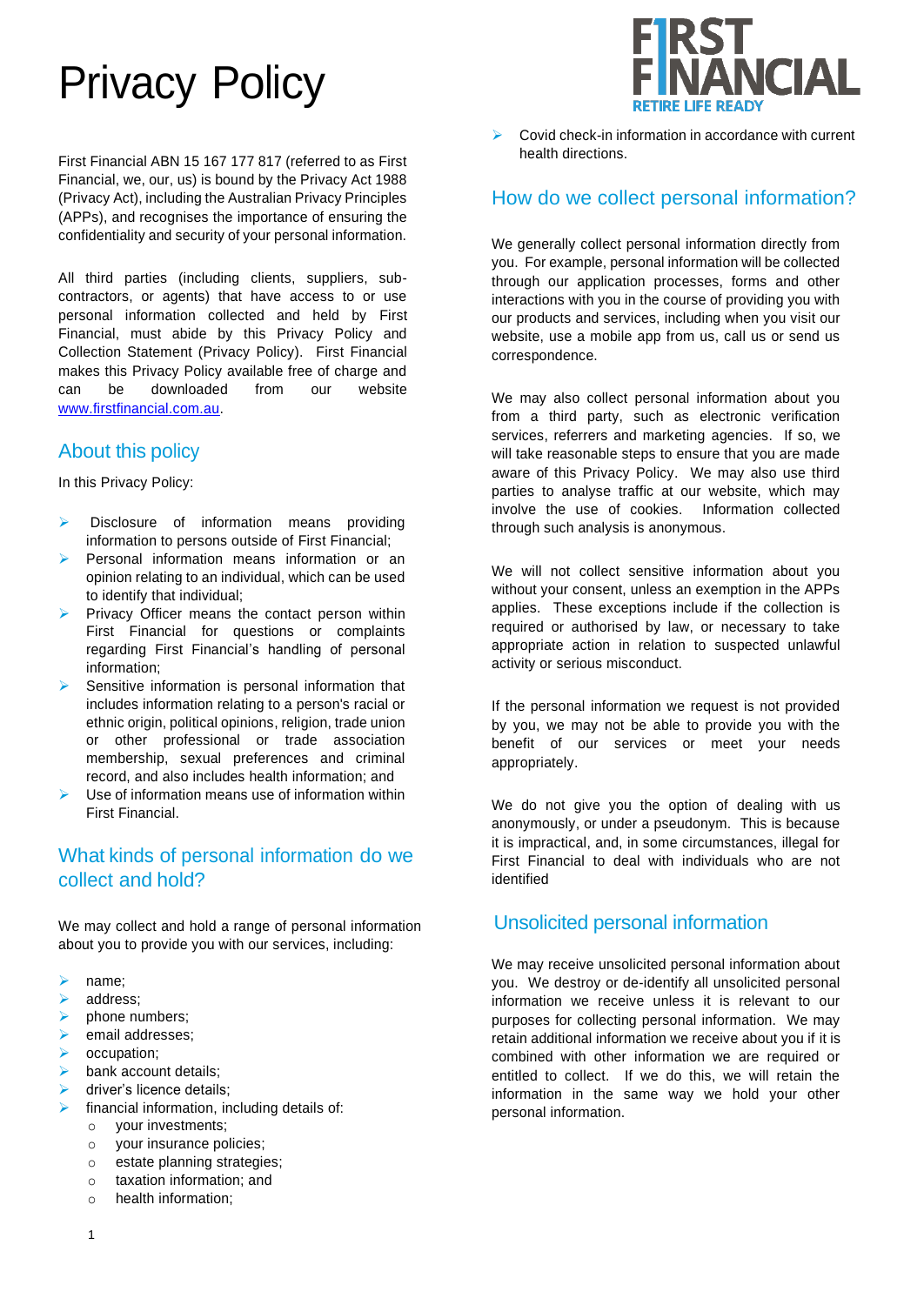# Who do we collect personal information about?

The personal information we may collect and hold includes (but is not limited to) personal information about:

- ➢ clients;
- $\triangleright$  potential clients:
- service providers or suppliers;
- prospective employees, employees and contractors; and
- other third parties with whom we come into contact.

### Website collection

We collect personal information when we receive completed online generated forms from our website firstfinancial.com.au or other third-party providers. We may also use third parties to analyse traffic at that website, which may involve the use of cookies. Information collected through such analysis is anonymous. You can view and access our Website Privacy Policy by clicking on the privacy button on our website.

To use our website, you must consent to our use of cookies. Please note that if you set your browser to refuse cookies, you may not be able to use all of the features of our website.

Cookies do not contain personal information in themselves but can be used to identify a person when combined with other information. Cookies are small text files which are transferred to your computer's hard drive through your web browser that enables our website to recognise your browser and capture and remember certain information.

We use cookies to understand how users interact with our website, to compile aggregate data about our website traffic, including where our website visitors are located, and interaction so that we can offer better user experiences.

We also use analytics on the site. We do not pass any personally identifiable information through this function, however, the data we collect may be combined with other information which may be identifiable to you.

# Why do we collect and hold personal information?

We may use and disclose the information we collect about you for the following purposes:

- ➢ provide you with our products and services;
- review and meet your ongoing needs;
- 2 relevant or of interest to you; provide you with information we believe may be
- let you know about other products or services we offer, send you information about special offers or invite you to events;
- ➢ consider any concerns or complaints you may have;
- comply with relevant laws, regulations and other legal obligations;
- $\triangleright$  help us improve the products and services offered to our customers and enhance our overall business;
- to assist in providing wealth management, financial planning and personal risk advice.

We may use and disclose your personal information for any of these purposes. We may also use and disclose your personal information for secondary purposes which are related to the primary purposes set out above, or in other circumstances authorised by the Privacy Act.

Sensitive information will be used and disclosed only for the purpose for which it was provided (or a directly related secondary purpose), unless you agree otherwise, or an exemption in the Privacy Act applies.

# Who might we disclose personal information to?

We may disclose personal information to:

- $\triangleright$  a related entity of First Financial
- an agent, contractor or service provider we engage to carry out our functions and activities, such as our lawyers, accountants, debt collectors; administration and back-office support, or other advisers;
- ➢ organisations involved in a transfer or sale of all or part of our assets or business;
- organisations involved in managing payments, including payment merchants and other financial institutions, such as banks;
- ➢ regulatory bodies, government agencies, law enforcement bodies and courts;
- financial product issuers;
- ➢ anyone else to whom you authorise us to disclose it or is required by law.
- Information technology support and or service providers.

If we disclose your personal information to service providers that perform business activities for us, they may only use your personal information for the specific purpose for which we supply it. We will ensure that all contractual arrangements with third parties adequately address privacy issues, and we will make third parties aware of this Privacy Policy.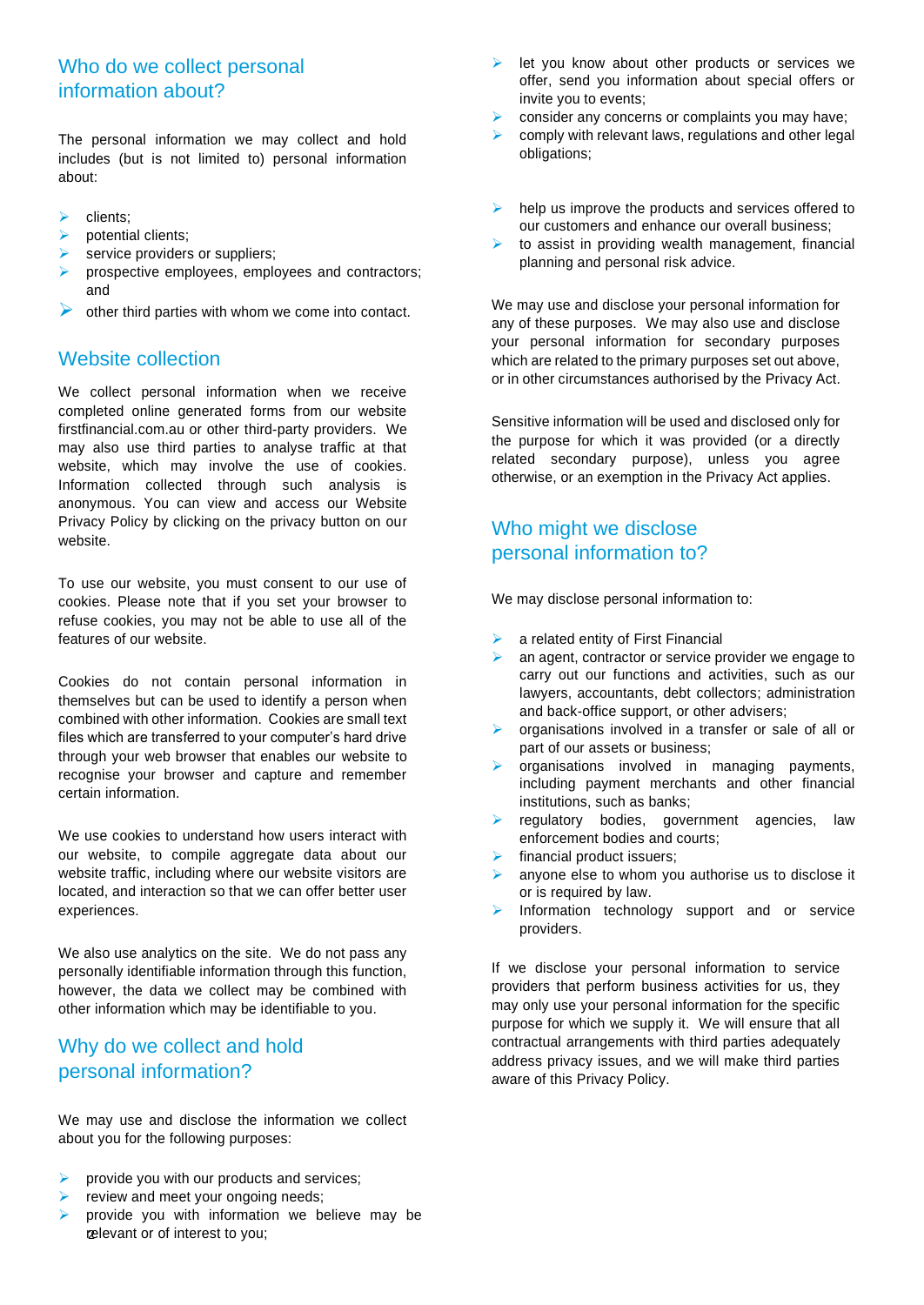### Sending information overseas

We may disclose personal information to administration and back office support service providers and information technology support or service providers that are located outside Australia in some circumstances. These recipients may be located in the following countries:

it is not practical to list all of the countries in which personal information is likely to be disclosed, however, they are likely to include the Philippines & United States of America

We will not send personal information to recipients outside of Australia unless:

- we have taken reasonable steps to ensure that the recipient does not breach the Act and the APPs,
- the recipient is subject to an information privacy scheme similar to the Privacy Act; or
- ➢ the individual has consented to the disclosure.

If you consent to your personal information being disclosed to an overseas recipient, and the recipient breaches the APPs, we will not be accountable for that breach under the Privacy Act, and you will not be able to seek redress under the Privacy Act.

# Management of personal information

We recognise the importance of securing the personal information of our clients. We will take steps to ensure your personal information is protected from misuse, interference or loss, and unauthorised access, modification or disclosure.

Your personal information is generally stored in our computer database. Any paper files are stored in secure areas. In relation to information that is held on our computer database, we apply the following guidelines:

- passwords are required to access the system, and passwords are routinely checked;
- data ownership is clearly defined;
- we change employees' access capabilities when they are assigned to a new position;
- ➢ employees have restricted access to certain sections of the system;
- ➢ the system automatically logs and reviews all unauthorised access attempts;
- ➢ unauthorised employees are barred from updating and editing personal information;
- all computers which contain personal information are secured both physically and electronically;
- data is encrypted during transmission over the network; and

➢ print reporting of data containing personal information is limited.

Where our employees work remotely or from home, we implement the following additional security measures:

- $\triangleright$  two-factor authentication is enabled for all remote working arrangements;
- ➢ password complexity is enforced, and employees are required to change their password at regular intervals;
- ➢ we ensure that employees only have access to personal information which is directly relevant to their duties;
- employees are not permitted to work in public spaces;
- we use audit trails and audit logs to track access to an individual's personal information by an employee;
- we monitor access to personal information, and will investigate and take appropriate action if any instances of unauthorised access by employees are detected;
- ➢ employees must ensure that screens are angled so that they cannot be used by anyone else, and are locked when not in use;
- ➢ employees must ensure that no other member of their household uses their work device;
- employees must store devices in a safe location when not in use;
- employees may not make hard copies of documents containing personal information, nor may they email documents containing personal information to their personal email accounts; and
- employees may not disclose an individual's personal information to colleagues or third parties via personal chat groups.

# Direct marketing

We may only use personal information we collect from you for the purposes of direct marketing without your consent if:

- $\triangleright$  the personal information does not include sensitive information; and
- ➢ you would reasonably expect us to use or disclose the information for the purpose of direct marketing; and
- $\triangleright$  we provide a simple way of opting out of direct marketing; and
- you have not requested to opt out of receiving direct marketing from us.

If we collect personal information about you from a third party, we will only use that information for the purposes of direct marketing if you have consented (or it is impracticable to obtain your consent), and we will provide a simple means by which you can easily request not to receive direct marketing communications from us. We will draw your attention to the fact you may make such a request in our direct marketing communications.

You have the right to request us not to use or disclose your personal information for the purposes of direct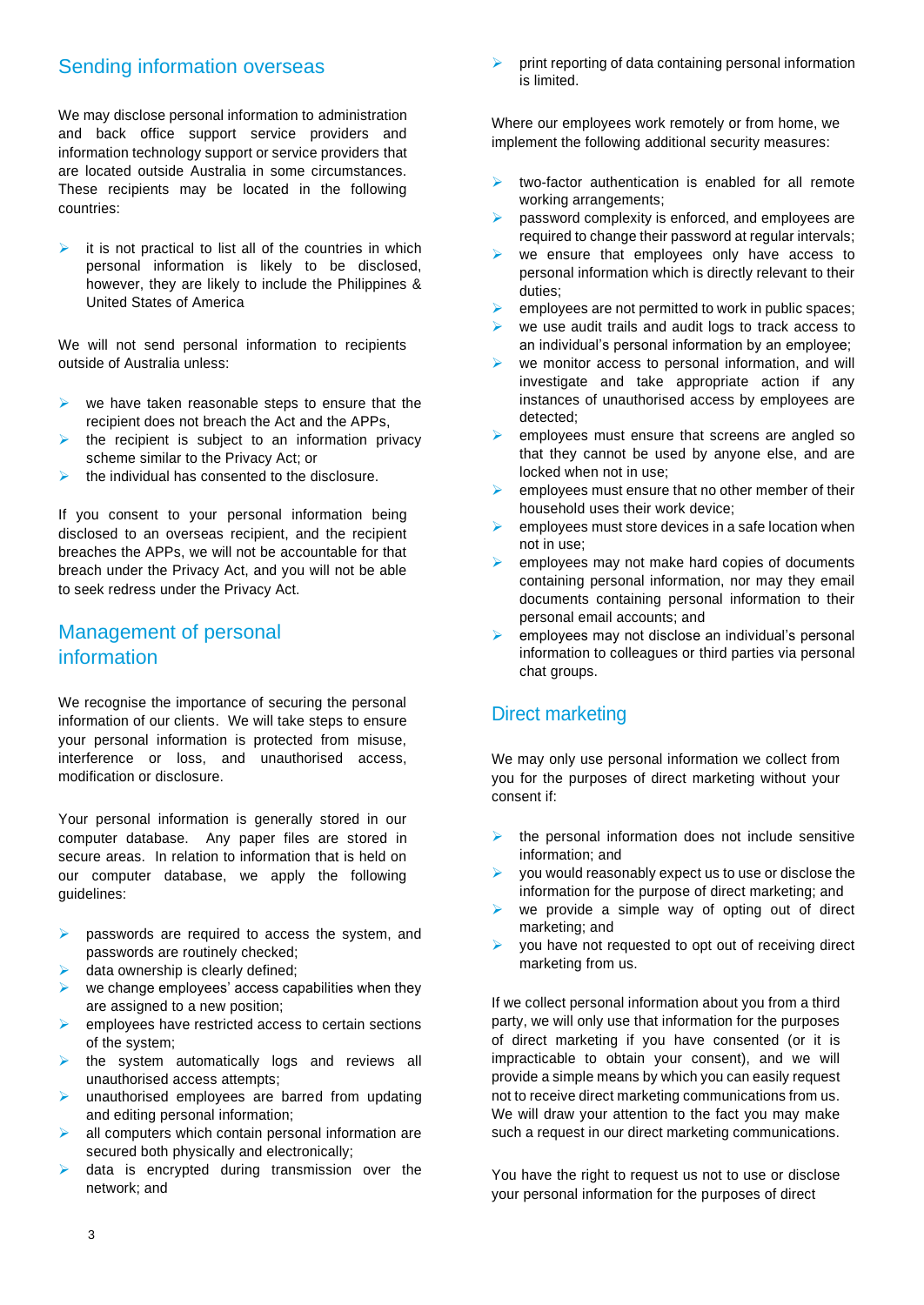marketing, or for the purposes of facilitating direct marketing by other organisations. We must give effect to the request within a reasonable period of time. You may also request that we provide you with the source of their information. If such a request is made, we must notify you of the source of the information free of charge within a reasonable period of time.

#### **Identifiers**

We do not adopt identifiers assigned by the Government (such as drivers' licence numbers) for our own file recording purposes, unless one of the exemptions in the Privacy Act applies.

## How do we keep personal information accurate and up-to-date?

We are committed to ensuring that the personal information we collect, use and disclose is relevant, accurate, complete and up-to-date.

We encourage you to contact us to update any personal information we hold about you. If we correct information that has previously been disclosed to another entity, we will notify the other entity within a reasonable period of the correction. Where we are satisfied information is inaccurate, we will take reasonable steps to correct the information within 30 days, unless you agree otherwise. We do not charge you for correcting the information.

## Accessing your personal information

Subject to the exceptions set out in the Privacy Act, you may gain access to the personal information that we hold about you by contacting the ##'s Privacy Officer. We will provide access within 30 days of the individual's request. If we refuse to provide the information, we will provide reasons for the refusal.

We will require identity verification and specification of what information is required. An administrative fee for search and photocopying costs may be charged for providing access.

## Updates to this Privacy Policy

This Privacy Policy will be reviewed from time to time to take account of new laws and technology, and changes to our operations and the business environment.

## **Responsibilities**

It is the responsibility of management to inform employees and other relevant third parties about this Privacy Policy. Management must ensure that employees and other relevant third parties are advised of any changes to this Privacy Policy. All new

employees are to be provided with timely and appropriate access to this Privacy Policy, and all employees are provided with training in relation to appropriate handling of personal information. Employees or other relevant third parties that do not comply with this Privacy Policy may be subject to disciplinary action.

#### Non-compliance and disciplinary actions

Privacy breaches must be reported to management by employees and relevant third parties. Ignorance of this Privacy Policy will not be an acceptable excuse for noncompliance. Employees or other relevant third parties that do not comply with this Privacy Policy may be subject to disciplinary action.

# Incidents/Complaints handling/Making a complaint

We have an effective complaints handling process in place to manage privacy risks and issues. A link to our complaints policy is on our website [www.firstfinancial.com.au.](http://www.firstfinancial.com.au/)

The complaints handling process involves:

- ➢ identifying (and addressing) any systemic/ongoing compliance problems;
- increasing consumer confidence in our privacy procedures; and
- helping to build and preserve our reputation and business.

You can make a complaint to us about the treatment or handling of your personal information by lodging a complaint with the Privacy Officer.

If you have any questions about this Privacy Policy, or wish to make a complaint about how we have handled your personal information, you can lodge a complaint with us by:

- writing GPO Box 528, Melbourne, VIC 3001
- ➢ emailing [contactus@firstfinancial.com.au](mailto:contactus@firstfinancial.com.au)

If you are not satisfied with our response to your complaint, you can also refer your complaint to the Office of the Australian Information Commissioner by:

- ➢ telephoning 1300 363 992
- writing Director of Complaints, Office of the Australian Information Commissioner, GPO Box 5218, SYDNEY NSW 2001
- online submission [https://forms.business.gov.au/smartforms/landing.ht](https://forms.business.gov.au/smartforms/landing.htm?formCode=APC_PC) [m?formCode=APC\\_PC](https://forms.business.gov.au/smartforms/landing.htm?formCode=APC_PC)